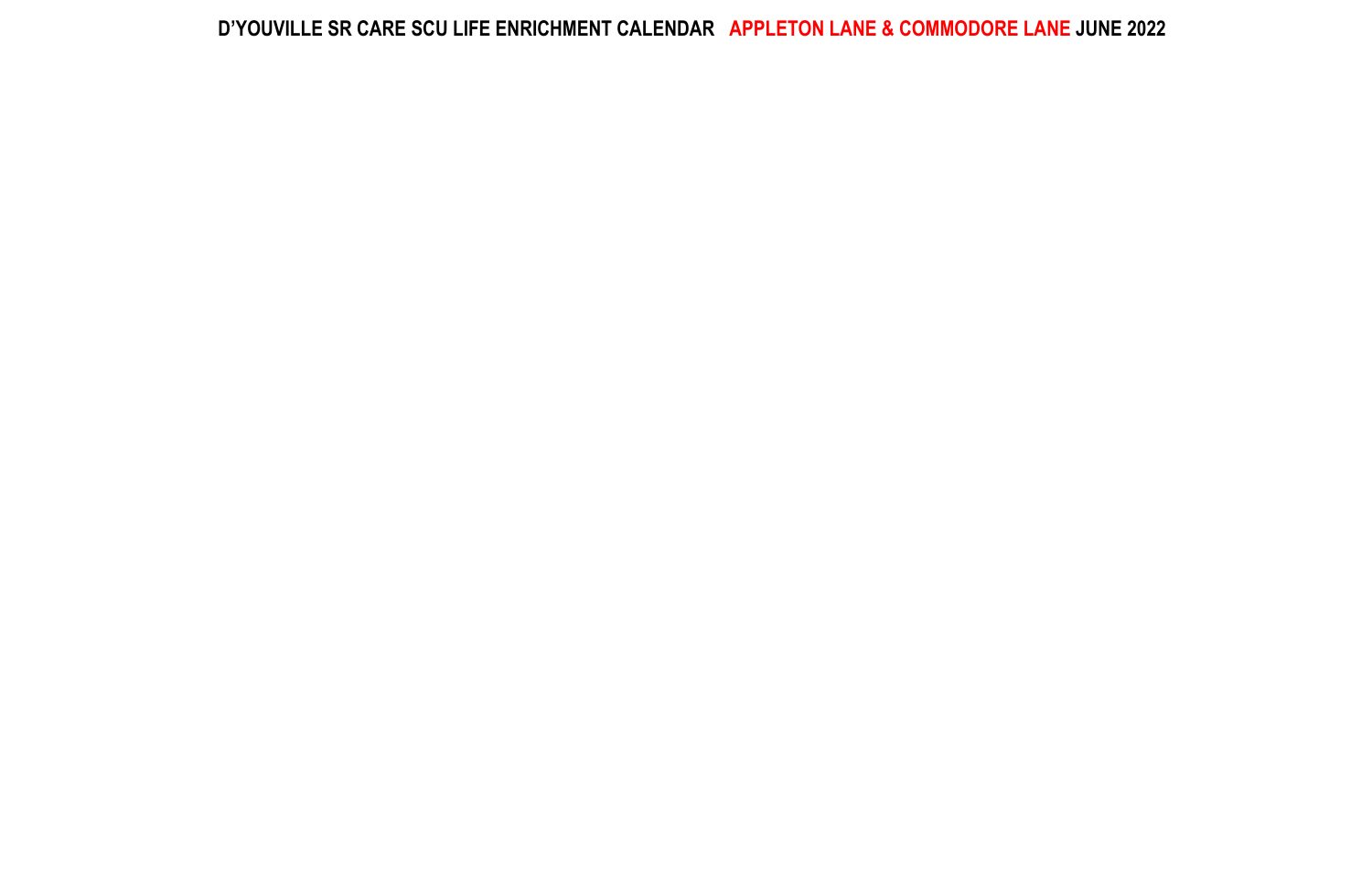## **D'YOUVILLE SR CARE SCU LIFE ENRICHMENT CALENDAR APPLETON LANE & COMMODORE LANE JUNE 2022**

| <b>SPECIAL NOTES:</b>                                                                                                                                                                      | <b>SUNDAY</b>                                                                                                                                                                                                     | <b>MONDAY</b>                                                                                                                                                                                                                  | <b>TUESDAY</b>                                                                                                                                                                          | <b>WEDNESDAY</b>                                                                                                                                                      | <b>THURSDAY</b>                                                                                                                                                                                                 | <b>FRIDAY</b>                                                                                                                                                                              | <b>SATURDAY</b>                                                                                                                                                                                |
|--------------------------------------------------------------------------------------------------------------------------------------------------------------------------------------------|-------------------------------------------------------------------------------------------------------------------------------------------------------------------------------------------------------------------|--------------------------------------------------------------------------------------------------------------------------------------------------------------------------------------------------------------------------------|-----------------------------------------------------------------------------------------------------------------------------------------------------------------------------------------|-----------------------------------------------------------------------------------------------------------------------------------------------------------------------|-----------------------------------------------------------------------------------------------------------------------------------------------------------------------------------------------------------------|--------------------------------------------------------------------------------------------------------------------------------------------------------------------------------------------|------------------------------------------------------------------------------------------------------------------------------------------------------------------------------------------------|
| <b>PLEASE NOTE: BASED ON</b><br>THE NATURE OF THE<br><b>SPECIAL CARE UNIT</b><br><b>ACTIVITIES ARE SUBJECT</b><br>TO CHANGE PENDING THE<br><b>DAILY ROUTINE OF OUR</b><br><b>RESIDENTS</b> |                                                                                                                                                                                                                   |                                                                                                                                                                                                                                |                                                                                                                                                                                         | 9:15 Morning Greeting<br>10:00 Bend & Stretch<br>10:45 Music Therapy<br>1:30 Ambience<br>Sounds<br>2:00 Song Writing<br>3:00 White Board Game<br>4:00 Rosary          | $\mathbf{2}$<br>9:15 Morning Greeting<br>10:00 Balloon Toss<br>10:30 Chapel MASS (ch70.1)<br>10:45 Your Hit Parade<br>1:30 Prayers From the<br><b>Heart</b><br>2:15 Painting & More<br>3:30 Picture<br>This     | <b>3 National Doughnut Day</b><br>9:15 Morning Greeting<br>10:30 MASS<br>11:00 Classical Songs<br>1:30 Family Feud Trivia<br>2:00 Bingo /<br>Sensory<br>3:00 Concert<br>4:00<br>Yesteryear | $\overline{\mathbf{4}}$<br>9:15 Morning Greeting<br>10:00 Chair Exercise<br>11:00 Sing Along<br>1:30 Name That<br>Tune<br>2:15 Patterns & Designs<br>3:00 Music & Rhythm Fun<br>4:00<br>Rosary |
| <b>Balcony Open</b>                                                                                                                                                                        | 5<br><b>Shavuot</b><br>9:15 Morning Greeting<br>10:00 MASS on TV/Hymns<br>11:00 Vintage Music<br>1:30 Spiritual Time<br>2:15 Sports Games<br>3:00 Exploring Places<br>4:00 Relaxing<br>Music                      | 9:15 Morning Greeting<br>10:00 Exercise / Sensory<br>10:45 Therapeutic Music<br>1:30 Alphabet Game<br>2:00 Movement & Music<br>2:30 Music with Ed<br>4:00 Reminiscing<br>Group                                                 | 9:15 Morning Greeting<br>10:00 Sit Down Yoga<br>11:15 Jukebox Hits<br>1:30 Name Five<br>2:00 Target Game<br>3:00 Sensory<br>3:30 Amazing<br>Facts                                       | 8<br>9:15 Morning Greeting<br>10:00 Bend & Stretch<br>10:45 Therapeutic Music<br>1:30 Ambience<br>Sounds<br>2:00 This or That<br>3:00 White Board Game<br>4:00 Rosary | 9:15 Morning Greeting<br>10:00 Balloon Toss<br>10:30 Chapel MASS (ch70.1)<br>10:45 Your Hit Parade<br>1:30 Prayers From the<br><b>Heart</b><br>2:15 Painting $&$<br>More<br>3:30 Picture<br>This                | 10<br>9:15 Morning Greeting<br>10:30 MASS<br>11:00 Classical Songs<br>1:30 Family Feud Trivia<br>2:00 Bingo /<br>Sensory<br>3:00 Concert<br>4:00<br>Yesteryear                             | 11<br>9:15 Morning Greeting<br>10:00 Chair Exercise<br>11:00 Sing Along<br>1:30 Name That<br>Tune<br>2:15 Patterns & Designs<br>3:00 Music & Rhythm Fun<br>4:00<br>Rosary                      |
| <b>Chapel</b><br><b>Prayer Service</b><br><b>Mondays 10:30am (CH 70)</b><br><b>MASS</b><br>Thursdays 10:30am (CH 70)                                                                       |                                                                                                                                                                                                                   |                                                                                                                                                                                                                                | PUN<br>With<br>WORCS                                                                                                                                                                    | state of                                                                                                                                                              |                                                                                                                                                                                                                 | hello                                                                                                                                                                                      |                                                                                                                                                                                                |
| <b>Extra Programs Offered</b><br><b>Sensory Room Programs</b><br><b>Small Groups</b><br><b>Men's Group</b><br><b>1:1 Room Visits</b><br><b>Ipod with Headphones</b>                        | 12<br>9:15 Morning Greeting<br>10:00 MASS on TV/Hymns<br>11:00 Vintage Music<br>1:30 Spiritual Time<br>2:15 Sports Games<br>3:00 Exploring Places<br>4:00 Relaxing<br>Music                                       | 13<br>9:15 Morning Greeting<br>10:00 Exercise / Sensory<br>10:30 Golden Retriever<br>& Jeff Visit<br>10:45 Music Therapy<br>1:30 Alphabet Game<br>2:00 Movement & Music<br>3:00 Puzzles / Sensory<br>4:00 Reminiscing<br>Group | 14 Flag Day<br>9:15 Morning Greeting<br>10:00 Sit Down Yoga<br>11:15 Jukebox Hits<br>1:30 Name Five<br>2:00 Drum Circle<br>3:00 Target Game /<br>Sensory<br>3:30 Amazing Facts          | 15<br>9:15 Morning Greeting<br>10:00 Bend & Stretch<br>10:45 Music Therapy<br>1:30 Ambience<br>Sounds<br>2:00 Song Writing<br>3:00 White Board Game<br>4:00 Rosary    | 16 Nursing Assistant's Day<br>9:15 Morning Greeting<br>10:00 Balloon Toss<br>10:30 Chapel MASS (ch70.1)<br>10:45 Your Hit Parade<br>1:30 Prayers from the Heart<br>2:15 Painting &<br>More<br>3:30 Picture This | 17<br>9:15 Morning Greeting<br>10:30 MASS<br>11:00 Classical Songs<br>1:30 Family Feud Trivia<br>2:00 Bingo /<br>Sensory<br>3:00<br>Concert<br>4:00 Yesteryear                             | 18<br>9:15 Morning Greeting<br>10:00 Chair Exercise<br>11:00 Sing Along<br>1:30 Name That<br>Tune<br>2:15 Patterns & Designs<br>3:00 Music & Rhythm Fun<br>4:00 Rosary                         |
| <b>Happy Father's Day</b>                                                                                                                                                                  | 19 Father's Day<br><b>Juneteenth Day</b><br>9:15 Morning Greeting<br>10:00 MASS on TV/Hymns<br>11:00 Vintage Music<br>1:30 Spiritual Time<br>2:15 Sports Games<br>3:30 Exploring Places<br>4:00 Relaxing<br>Music | 20 National Ice Cream Soda Day<br>9:15 Morning Greeting<br>10:00 Exercise / Sensory<br>10:45 Music Therapy<br>1:30 Alphabet Game<br>2:00 Movement & Music<br>3:00 Puzzles / Sensory<br>4:00 Reminiscing<br>Group               | <b>21 Summer Begins</b><br>9:15 Morning Greeting<br>10:00 Sit Down Yoga<br>11:15 Jukebox Hits<br>1:30 Name Five<br>2:00 Drum Circle<br>3:00 Target Game / Sensory<br>3:30 Amazing Facts | 22<br>9:15 Morning Greeting<br>10:00 Bend & Stretch<br>10:45 Music Therapy<br>1:30 Ambience<br>Sounds<br>2:00 Song Writing<br>3:00 White Board Game<br>4:00<br>Rosary | 23<br>9:15 Morning Greeting<br>10:00 Balloon Toss<br>10:30 Chapel MASS (ch70.1)<br>10:45 Your Hit Parade<br>1:30<br><b>Trivia</b><br>2:00 Sing Along With<br><b>Diane Dexter</b><br>3:30 Picture<br>This        | 24<br>9:15 Morning Greeting<br>10:30 MASS<br>11:00 Classical Songs<br>1:30 Family Feud Trivia<br>2:00 Bingo /<br>Sensory<br>3:00 Concert<br>4:00 Yesteryear                                | 25<br>9:15 Morning Greeting<br>10:00 Chair Exercise<br>11:00 Sing Along<br>1:30 Name That<br>Tune<br>2:15 Patterns & Designs<br>3:00 Music & Rhythm Fun<br>4:00 Rosary                         |
| <b>Dining Piano Music</b><br>11:45am – 12:45pm<br><b>Mon. &amp; Wed. Commodore</b><br><b>Tue. &amp; Thurs. Appleton</b>                                                                    | 26<br>9:15 Morning Greeting<br>10:00 MASS on TV/Hymns<br>11:00 Vintage Music<br>1:30 Spiritual Time<br>2:15 Sports Games<br>3:00 Exploring Places                                                                 | 27<br>9:15 Morning Greeting<br>10:00 Exercise / Sensory<br>10:30 Golden Retriever<br>& Jeff Visit<br>10:45 Music Therapy<br>1:30 Alphabet Game<br>2:00 Movement & Music                                                        | 28<br>9:15 Morning Greeting<br>10:00 Sit Down Yoga<br>11:15 Jukebox Hits<br>1:30 Name Five<br>2:00 Drum Circle<br>3:00 Target Game / Sensory<br>3:30 Amazing Facts                      | 29<br>9:15 Morning Greeting<br>10:00 Bend & Stretch<br>10:45 Music Therapy<br>1:30 Ambience<br>Sounds<br>2:00 Song Writing<br>3:00 White Board Game                   | 30<br>9:15 Morning Greeting<br>10:00 Balloon Toss<br>10:30 Chapel MASS (ch70.1)<br>10:45 Your Hit Parade<br>1:30 Prayers From the<br>Heart<br>2:15 Painting & More                                              |                                                                                                                                                                                            |                                                                                                                                                                                                |